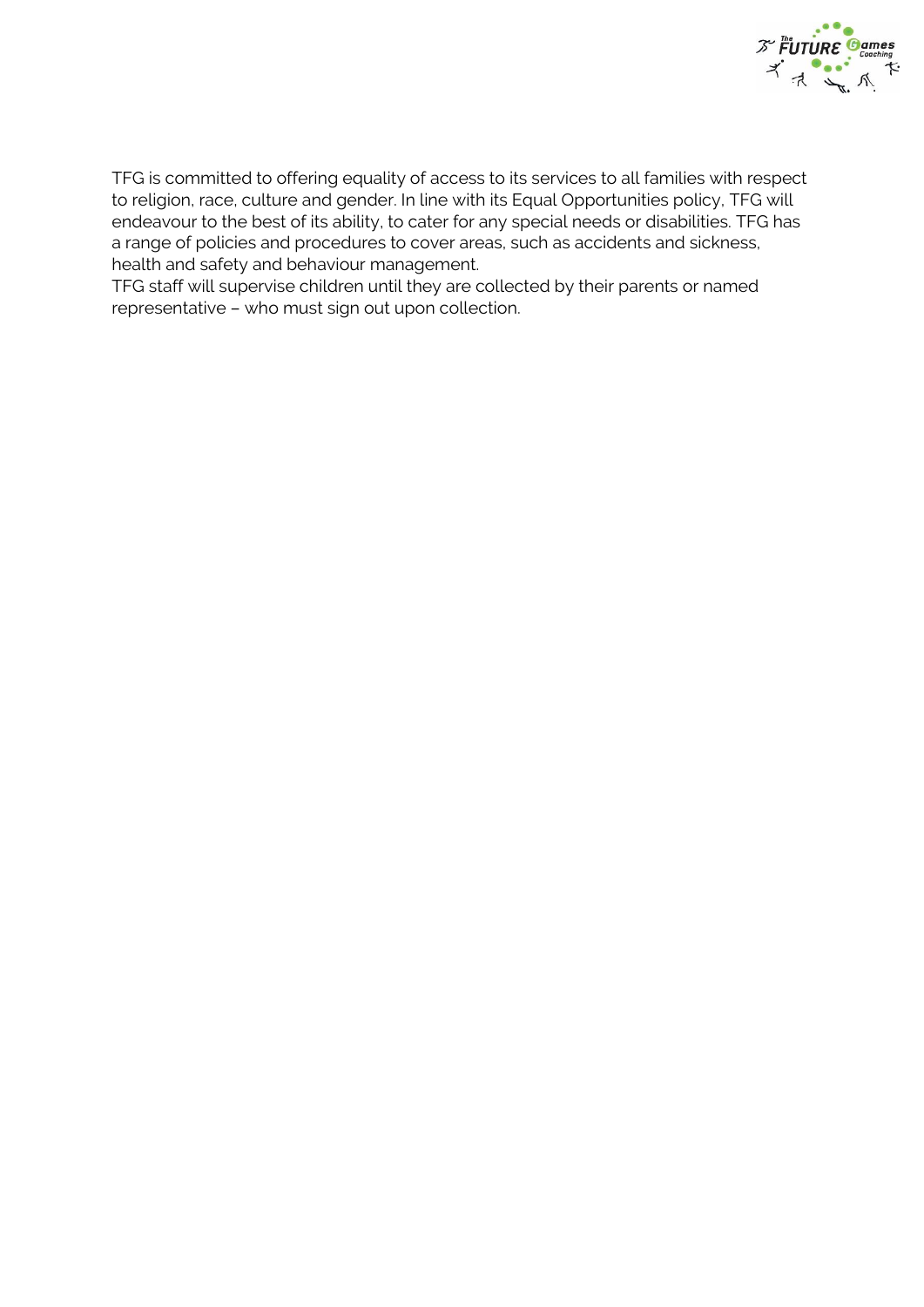

## Safeguarding Children Policy

• Please see terms and conditions section on [www.tfgcamps.com](http://www.tfgcamps.com/) for updated safeguarding policy.

#### Risk Assessment Policy

 The venue facilities are part of a periodic risk assessment – with Staff members carrying out visual risk assessments on a daily basis before all activities.

#### Sickness Accident – Emergency Policy

If a child becomes ill during a day, every attempt will be made to contact one of the people listed on the registration form, to arrange collection of the sick child. The child will be cared for until collected. In a case of a minor accident, basic first aid will be administered. In the case of an accident requiring more than basic first aid, every attempt will be made to contact the parent/legal guardian to advise or discuss with him/her the course of action to be taken. All accidents and emergencies are entered in the Accident/Incident Log.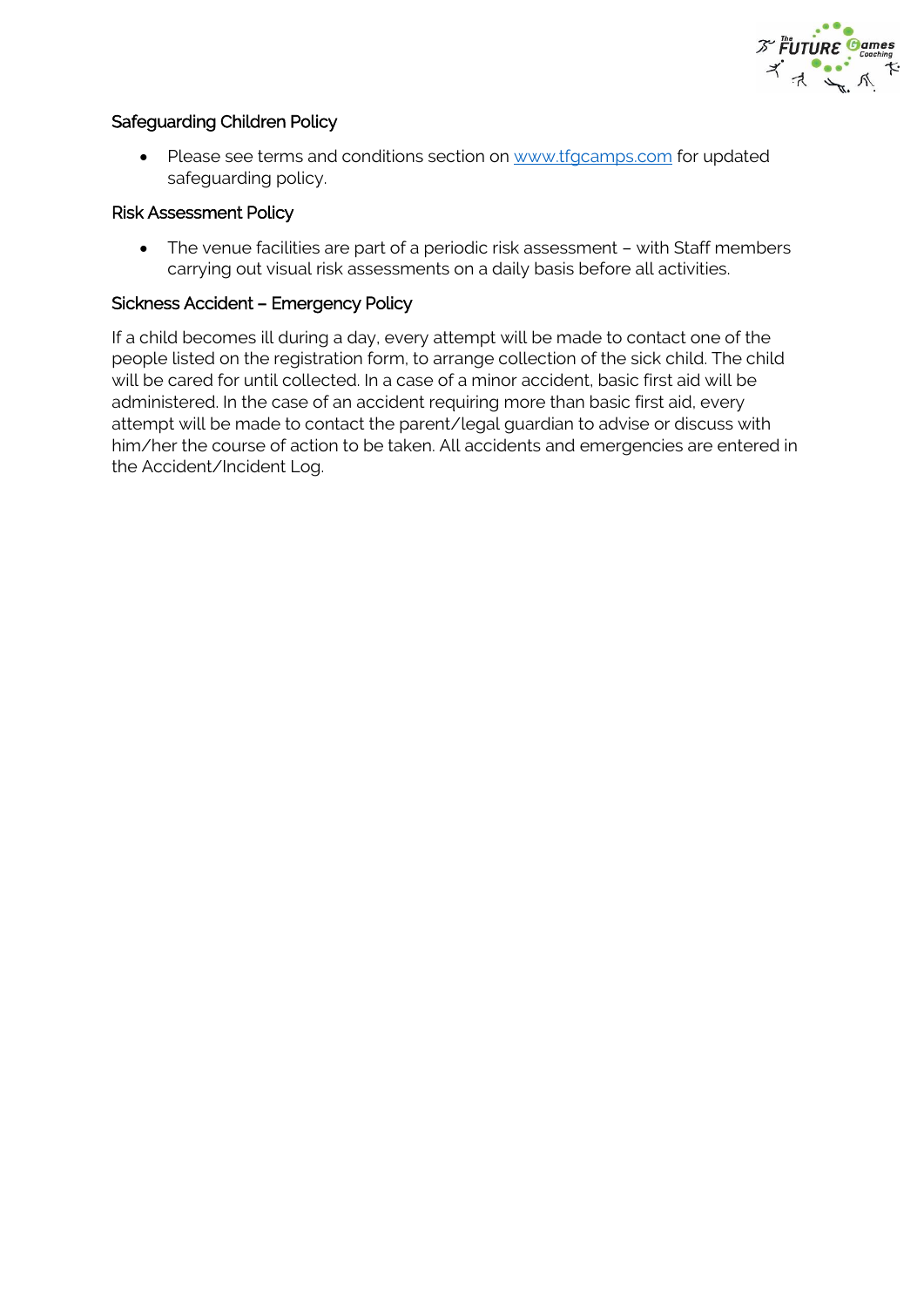

## Camp Rules and Regulations Policy

The following are agreed to upon booking:

- 1. A registration form must be completed online by all parents/guardians before a place can be allocated.
- 2. To ensure your child's safety, please make sure we are informed of any changes in circumstances.
- 3. Credit will be given against absence of any child if at least 5 days advance notice has been given.
- 4. Credits for unplanned absences, including sudden sickness of the child, can only be given in exceptional circumstances (at the discretion of TFG).
- 5. Children that are collected later than their agreed booking time a flat rate of £10 per 30 minutes will be charged. (If within "extra time" this rate will be charged).
- 6. TFG will not allow a child to be collected by anyone other than those adults nominated on the registration form, without written or phone (password) permission from that child's parent/guardian.
- 7. Upon collection the parent/guardian must 'sign out' in the 'signing out folder' at the venue.
- 8. Sickness, accidents, first aid and emergencies: If a child becomes ill during a session every effort will be made to contact one of the people listed on the registration form to arrange collection of the child. The child will be cared for until collected and any first aid administered. In the event of a serious accident, every effort will be made to contact the parent/guardian and in the event of an emergency, an ambulance will be called.
- 9. It is made clear that TFG CANNOT accept responsibility for a child's possessions or valuables whilst they are attending an event.
- 10. TFG reserves the right to exclude a child if he or she consistently misbehaves or if any of our anti-social behaviour terms and conditions are breached. Please see behavioural policy for more details.
- 11. TFG reserves the right to refuse the care of a child in the event the parent of this child is abusive, rude, threatening, and aggressive or demonstrates anti-social behaviour to an employee, another parent or child.
- 12. Any accident or incident and resulting action will be recorded on an accident/ incident form or notified by email or written message directly to the parent.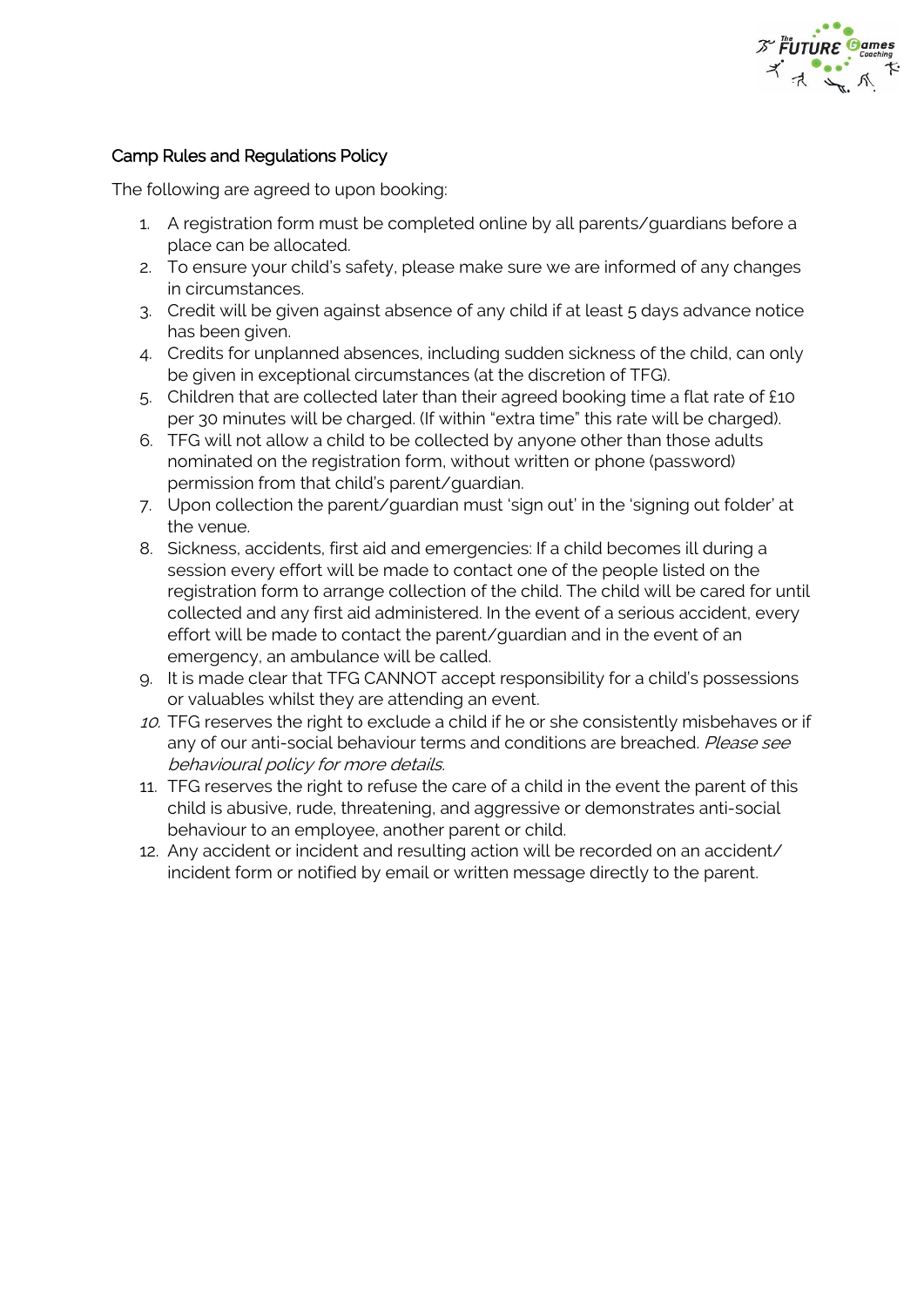

## Arrival at Camp Policy

- TFG policy to ensure all children feel welcomed and secure throughout their time at the club.
- Parent's will sign their child(s) in on reception and escort their child to the appropriate indoor area.
- Children will be helped to put away their belongings and any new children will be introduced to a staff member, and shown where the toilets are etc.
- The total number of children attending each day will be recorded on the bottom of the register.

# Collection of Children from club Policy

- It is TFG's policy to ensure that all children are safely collected from club by the appropriate named person.
- Parents or carers must 'sign out' children as they are collected each day this is so staff are always aware of numbers.
- TFG operates a password policy for people not known to the camp or not listed as the name of person collecting - in order for them to safely collect a child.
- If someone comes to collect a child who is not the known parent or carer they will be asked for the agreed password by the staff.
- If they give the correct password and the child knows the person they will be allowed to leave. Once the password has been used it will be changed to ensure the child's safety
- TFG will refuse collection of a child if a password has not been set in advance via writing or through the camp mobile.
- It is the known parent or carer's responsibility to inform the club if another person wishes to collect a child.
- TFG will refuse collection of a child if a parent or carer arrives and is deemed to be intoxicated with either drugs or alcohol.
- The decision will be made by the Coordinator to telephone the emergency contact number and make arrangements for the child to be collected by them; the duty Social Worker will also be informed.
- If the parent/carer becomes abusive or makes a nuisance of themselves, the police will be called.
- TFG has a duty to Safeguard the welfare of the child therefore, no hesitation will be made when calling the police.
- A full written report of the incident will be recorded and filed.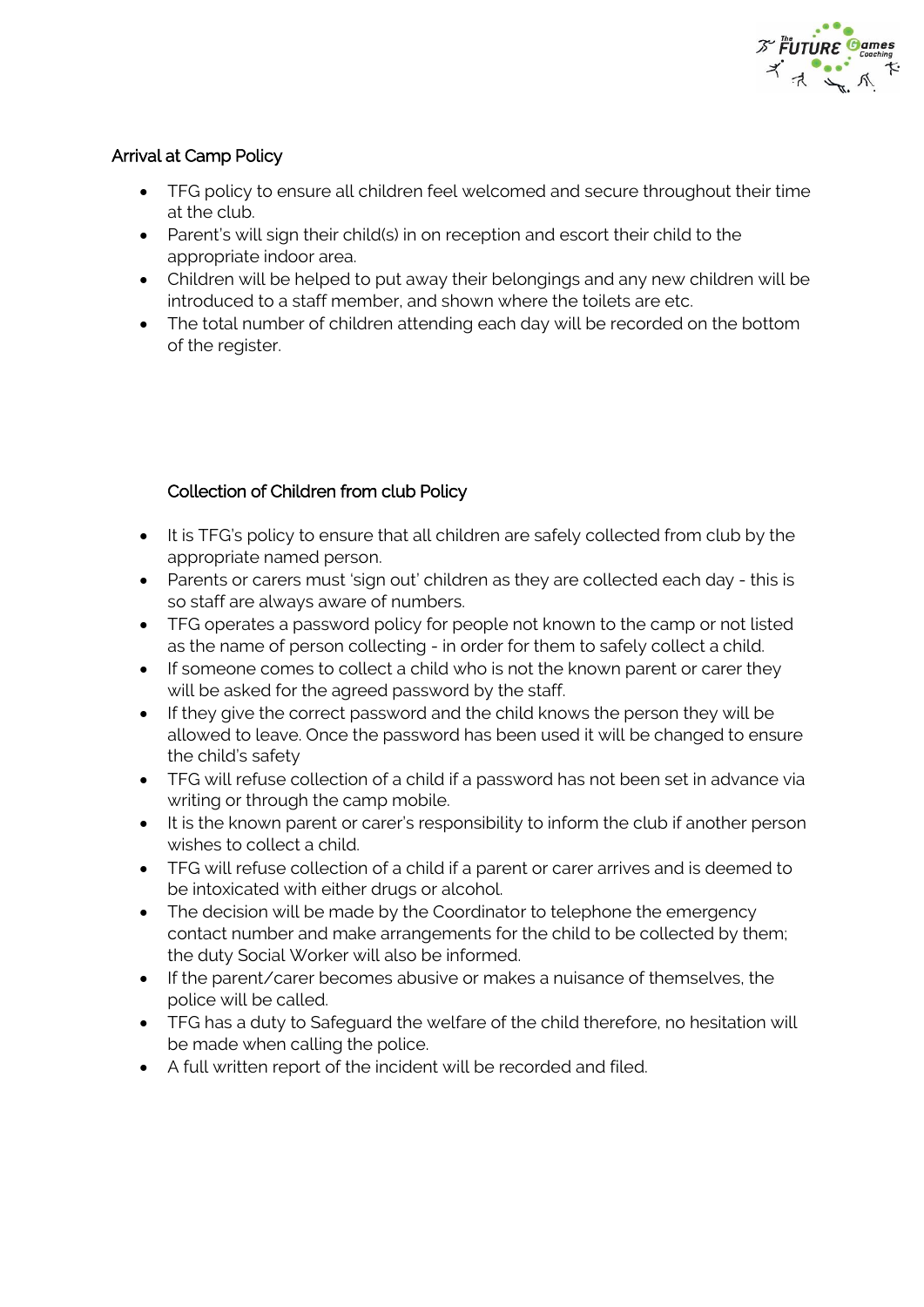

# Visitor Policy

We operate a no-visitor allowed policy at the camps.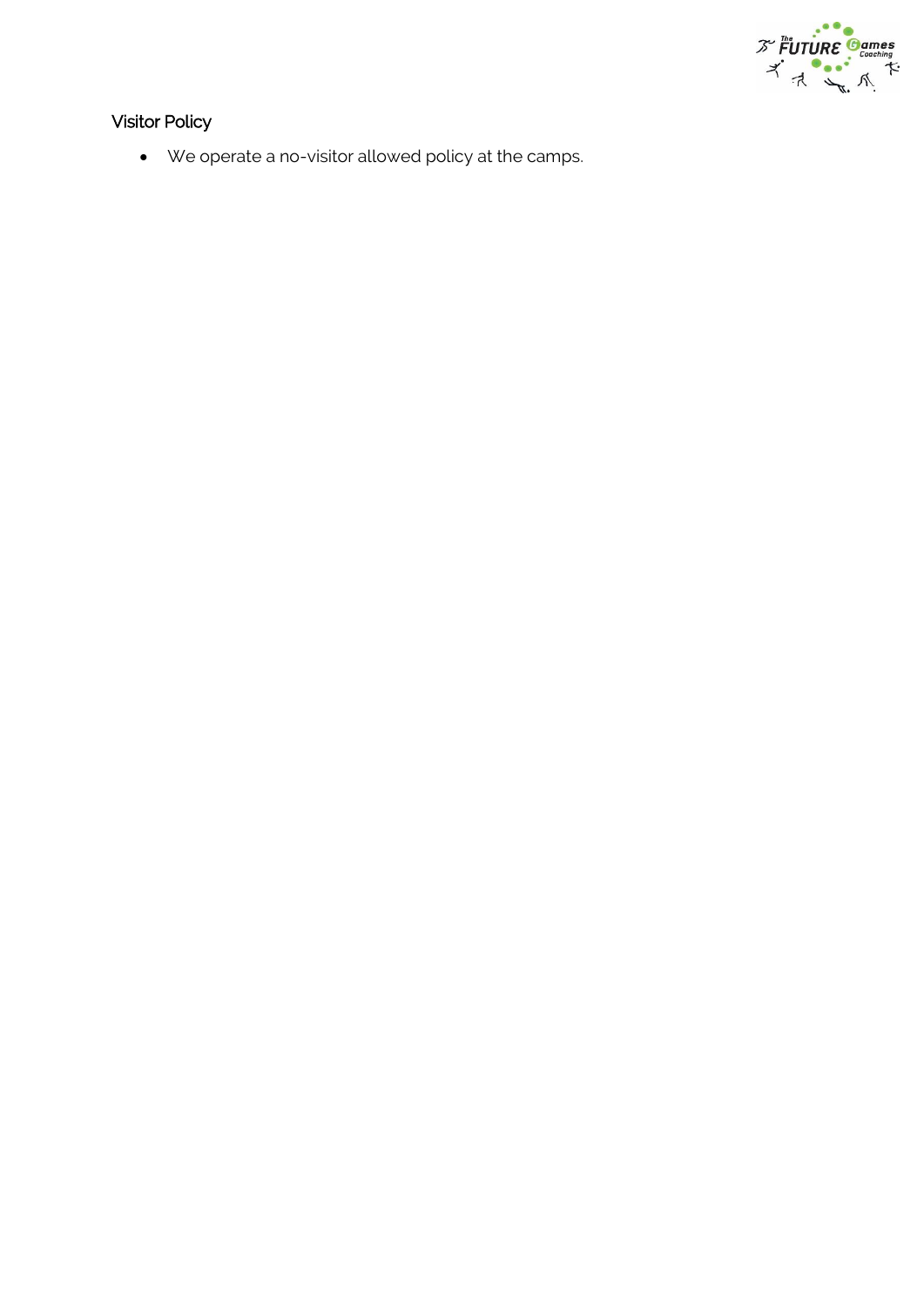

# Lost Child Policy

- At TFG a child's Safety is maintained as the highest priority at all times both on and off the premises.
- Every attempt is made through carrying out outings procedure and arrival/ collection procedures to ensure the security of the child is maintained at all times.
- In the unlikely event of a child going missing the lost child procedure is followed. Procedures
- A Lost child is defined as a child who has arrived and been registered at the club but has since gone missing.
- As soon as it has been noticed that a child is missing the Co-ordinator will be notified along with other Staff who we'll endeavour to find out where the child was last seen.
- The Co-ordinator will carry out a thorough search of the premises whilst, the other members of staff are reassuring the children.
- If the child is found but unwilling to return to the setting, a member of staff will stay with the child until the Parents or carers are contacted.
- If the child is still unaccounted for, the Co-ordinator will group the children together and call the register to make sure no other child has gone astray.
- If the child isn't found the parent or carers will be contacted and alerted to the situation. With their agreement the Police will be called and the child will be reported as missing.
- The search will continue until advised by the police to stop and depending on staff ratio.
- If the parents or carers can't be contacted, the Co-ordinator will contact the Emergency number supplied on the registration form.
- If they can't be contacted the police will be called straight way and the child will be reported as missing.
- After contacting the police the Co-ordinator will report the incident to senior management.
- Senior Management will come to the Camp and together with the Co-ordinator will speak to the parents or carers.
- Senior Management will carry out a full investigation into the incident
- The Co-ordinator will write a full report into the incident detailing:
	- The date and time of the report.
	- What staff/ children were at the camp/ and if relevant the name of the designated Staff member responsible for the lost child.
	- When the child was last seen at the camp.
	- What has taken place at the camp before and since the child went missing.
	- The time estimated that the child went missing.
- The Co-ordinator will also conduct a full risk assessment and report to staff the findings and any additional changes which are to be made.
- If the situation warrants a police investigation all Staff members must fully cooperate.
- The incident will be reported under RIDDOR arrangements. OFSTED will be informed of the incident in writing and the outcome of the report.
- The insurance company will also be informed of the incident.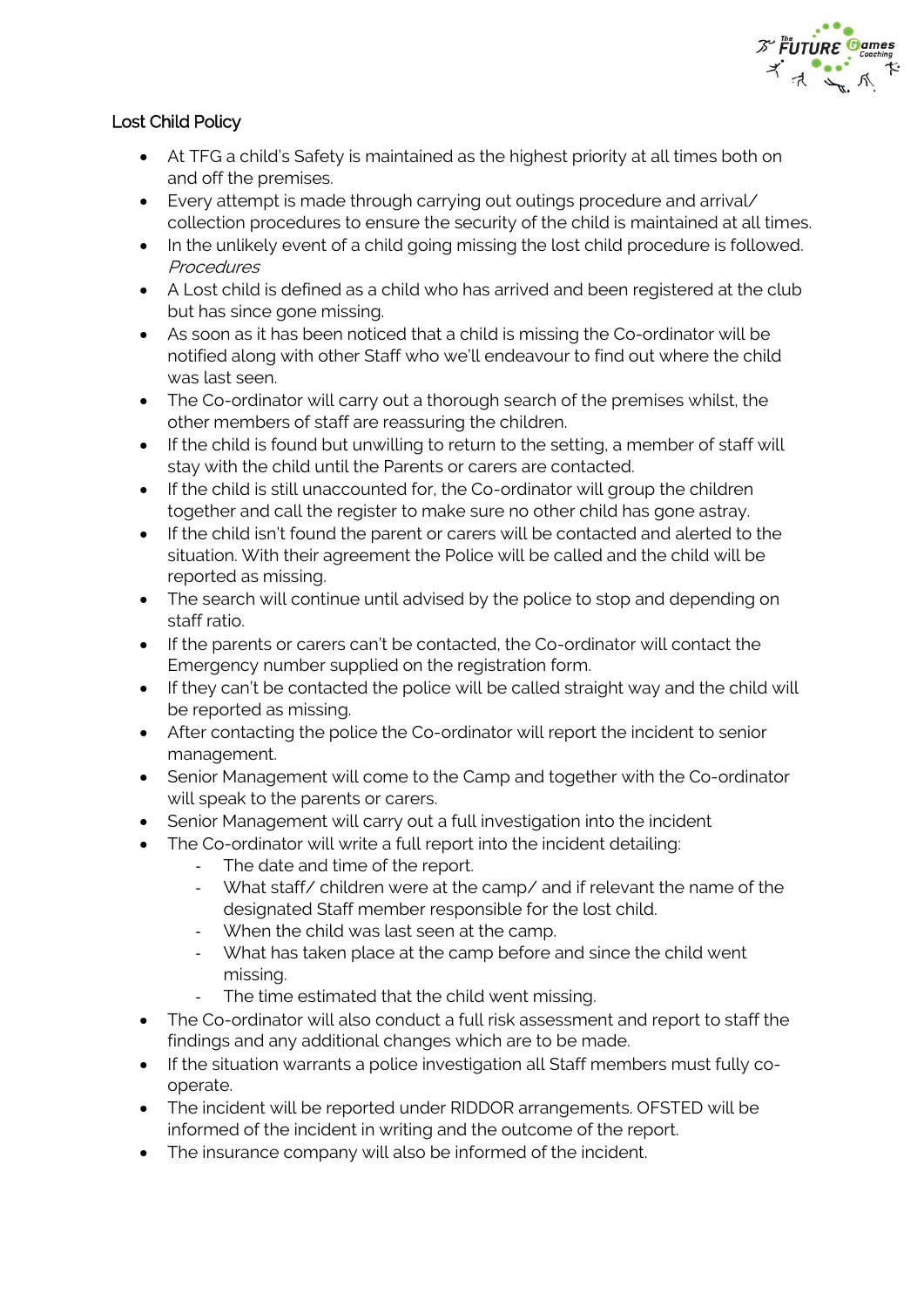

## Camp is unable to operate Policy

- The camp will endeavour to operate at all times by ensuring staff back up at short notice.
- However, in unforeseen circumstances it may be in the best interest of the child's safety that camp does not operate.
- However, in the event that the camp cannot operate at short notice, the Coordinator will inform Senior Management and together they will contact parents and advise them of the situation.
- Fees will be credited or refunded if the camp cannot operate as planned.

## Fire Safety and Emergency Evacuation Policy

- TFG camps venues present no risk of fire by ensuring the highest possible standard of fire precautions.
- TFG Staff are familiar with the current legal requirements.
- Procedures In accordance with Cedars Upper School we have a copy of their fire safety risk assessment and help contribute to regular reviews through monthly risk assessments.
- In line with the schools policies all Fire doors are clearly marked and are never obstructed.
- All smoke detectors/ alarms and firefighting appliances conform to BSEN standards.
- Staff will additionally be organised so that they know what their role will be in for example, 1 Staff member checks the toilets to make sure no child is left, another helps the children leave the premises.
- New members of staff will be made aware of the fire drill procedures in their induction.
- In the event of a real fire the Coordinator will make sure that the register is taken with them, mobile phone, registration cards and first aid equipment.
- When the children arrive at the meeting point, the Coordinator will call out the register including the children's surname.
- The children will be expected to say their full names back.
- The fire brigade will be called by the Coordinator/ Deputy.
- A report will be written by the coordinator Children will not be allowed back in the building until the fire brigade has deemed it safe.
- All fire drills will be recorded using in the accident/ incidents log and will record information on:
- How many children there were?
- Initials of Staff.
- Date and time.
- Whether the fire drill went to plan.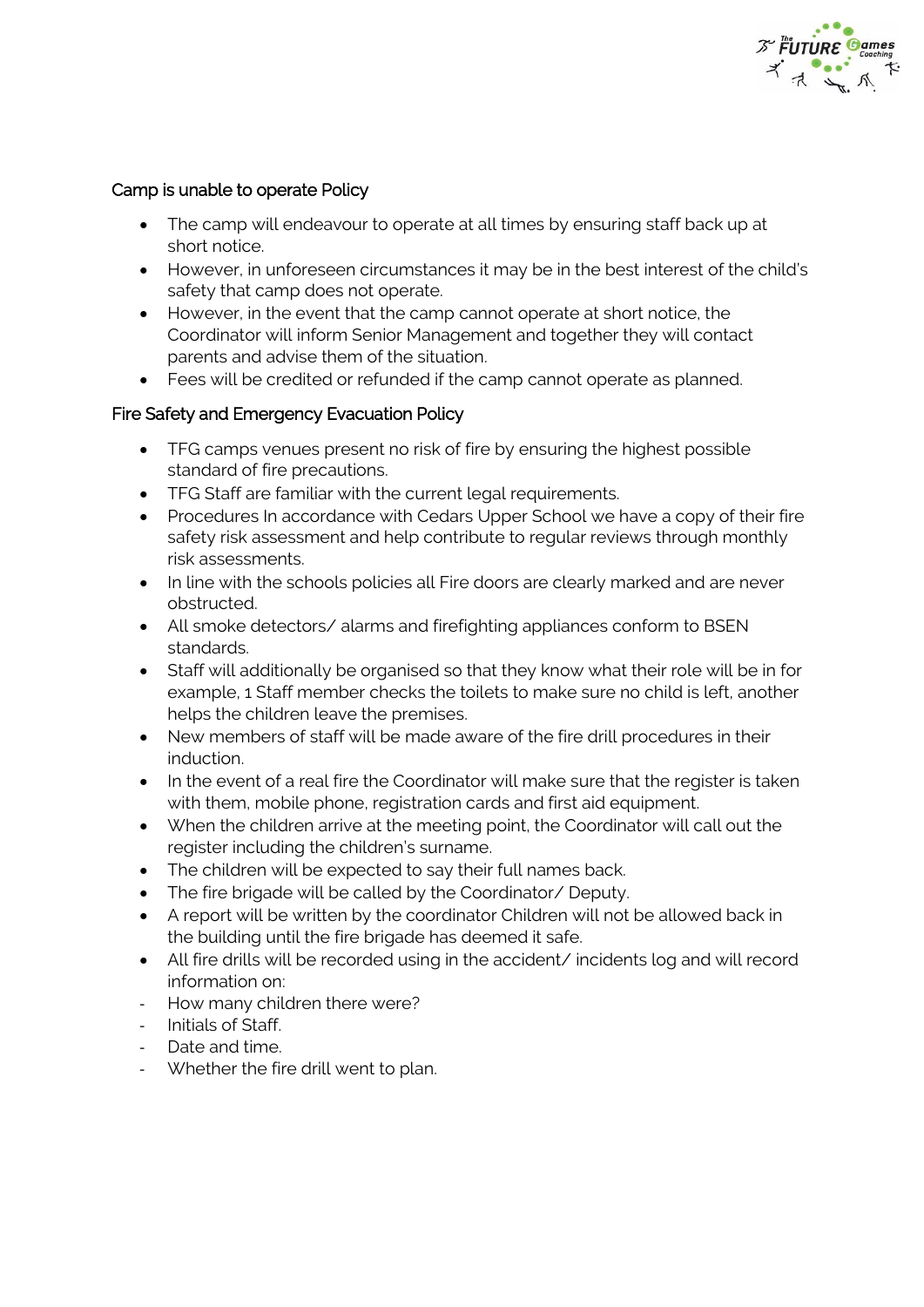

Accident and Incident Record Policy - RIDDOR (The Reporting of Injury, Diseases and Dangerous Occurrences Regulations)

- TFG follows the guidelines of Reporting Injuries, Diseases and Dangerous Occurrences for the reporting of accidents and incidents. Procedures
- All staff must have an update to Paediatric First Aid Certificate and regularly update their training to ensure that children receive current First Aid treatment.
- Our accident forms are stored in a file, which is accessible to all staff and volunteers, and know how to complete it).
- Forms are signed by the member of staff who dealt with the accident and by the parent/carer upon notification - acknowledging that the accident occurred and the treatment received.
- Where a child has an accident and there is no visible wound it will still be recorded so that the parent/carer is aware of the accident.
- Accident forms will be reviewed every term to identify if any trend or reoccurring causes of injury.
- If a child has a serious accident the Coordinator will assess whether the child needs to be taken straight to hospital or phone for an ambulance, or alternatively wait for the parents/carers to collect them.
- If the Coordinator is unable to get in contact with them then the Emergency contact will be informed.
- If the child needs emergency treatment the Coordinator will accompany the child to hospital and the Deputy will take charge of the club.
- All relevant paperwork such as the registration form, medication form, care plan etc will be taken to the hospital.
- If any injury requires treatment by a general practitioner, hospital doctor, or the death of a child or adult, Ofsted will be notified and a report will be sent to Health and Safety Executive using the format for the Reporting of Injuries, Diseases and Dangerous Occurrences.
- We meet our legal requirements for the safety of our employees by complying with RIDDOR (The Reporting of Injury, Diseases and Dangerous Occurrences Regulations).
- Any member of staff who requires treatment by a general practitioner, hospital doctor and any dangerous occurrences will be reported to the Health and Safety Executive and recorded within our incident book.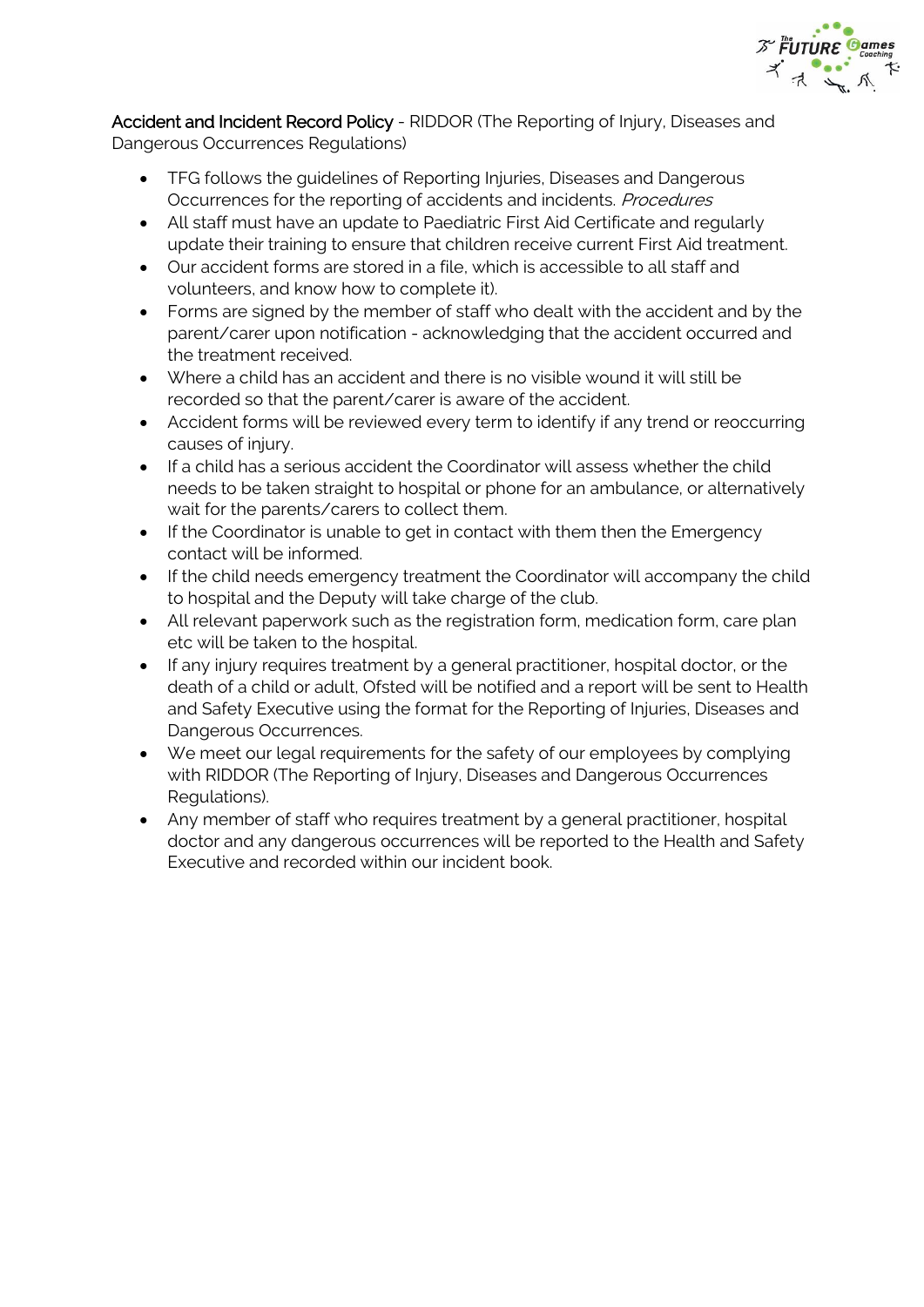

#### Serious Incident Book Policy

Our serious incident book details numbers such as:

- Emergency services
- Local police
- Caretaker

The book is used for recording serious incidents including those that are reportable to Senior Management. These serious incidents include:

- Theft of personal or the settings property
- An intruder gaining unauthorised access to the premises (school Headteachers will be informed)
- Attack on a member of staff or parent on the premises or nearby
- Any racist incident involving staff or family on the clubs premises
- Death of a child
- A terrorist attack or threat of one
- In the serious incident book we record:
- date and time of incident
- nature of the event
- who was affected and what was done about it
- if it was reported to the police, and if so a crime number
- any follow up or insurance claim made Incident forms: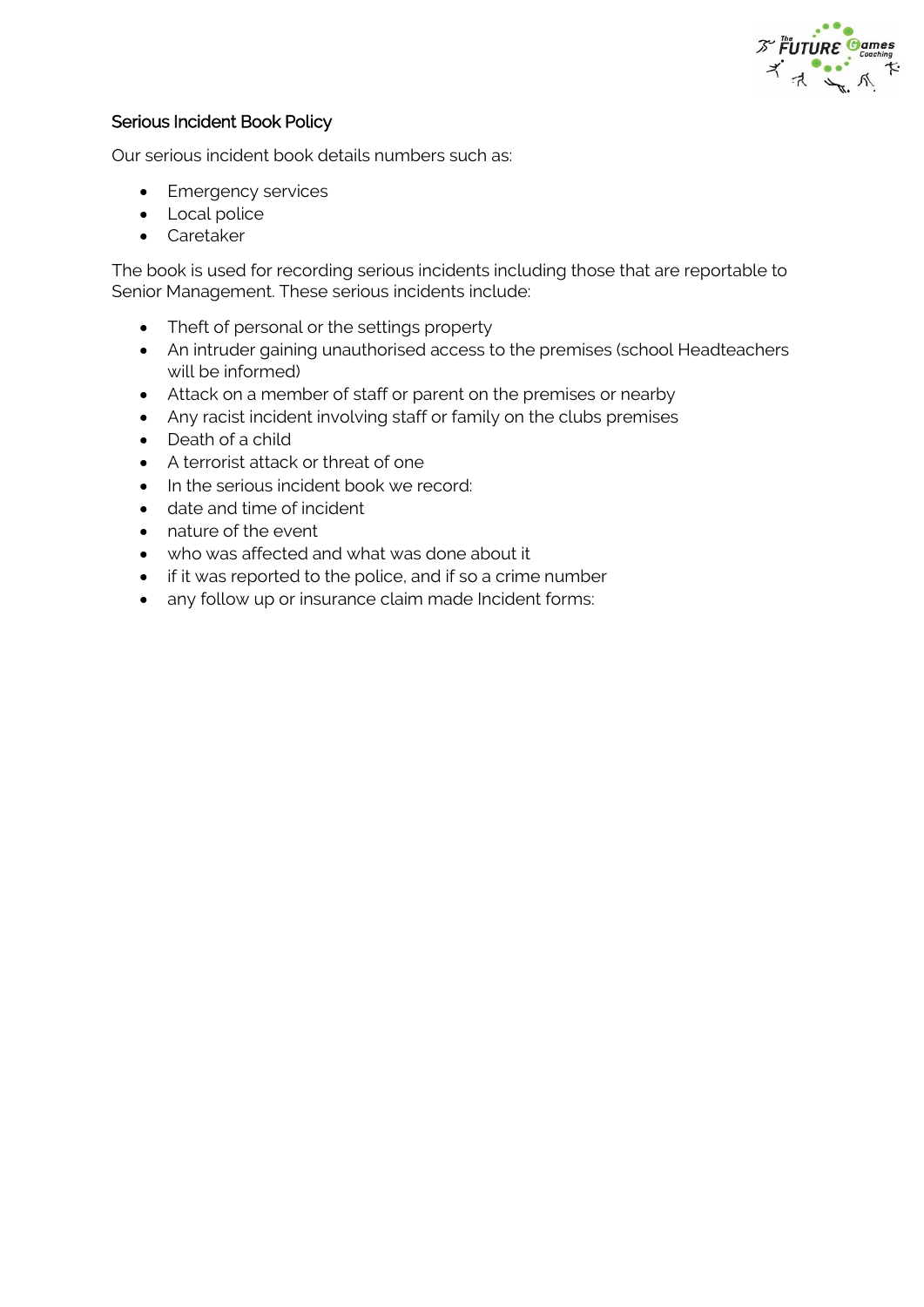

## Behaviour Policy

- TFG do not conform to any disruptive, dangerous or anti-social behaviour of any kind. This includes but is not limited to bullying, sexism, swearing or violence towards any other child or towards any of our TFG Staff.
- TFG believes in creating an environment where Staff consistently manage and encourage positive behaviour.
- We believe that children need to learn to consider the view and feelings, needs and rights, of other and the impact that their behaviour has on people, places and objects. The club will strive to achieve this by encouraging, teaching and modelling correct behaviour and creating a positive environment with clear boundaries and expectations based on the FUN agreement.
- In the event of such behaviour the following procedures will be followed with all details recorded in our incidents log once 'behaviour card 1' level is reached.
- Staff will try to determine the cause or triggers of the inappropriate behaviour to prevent the situation from recurring.
- Challenging behaviour will be addressed in a calm, firm and positive manner.
- In the first instance, the child will be temporarily removed from the activity.
- Staff will discuss why the behaviour displayed is deemed inappropriate.
- Staff will give the child an opportunity to explain their behaviour, to help prevent a recurrence.
- Staff will encourage and facilitate mediation between children to try to resolve conflicts through discussion and negotiation.
- If the inappropriate behaviour appears to be as a result of boredom, staff will consult with the child to find activities that more fully engage them.
- 'Behaviour card 1' will be issued in the repeat of anti-social behaviour a warning to the child and informed to parents. A behaviour notice form will be completed – a written explanation discussed with parent/carer upon collection or emailed directly to parent.
- $\bullet$  $2<sup>nd</sup>$  Behaviour notice – TFG have the right to refuse care of the child until such times as behaviour expectations can be met – a period of 1 holiday period initially suggested e.g. If the offence is during a half term the child cannot attend till the next holiday period.
- Please note: If a child is considered to be involving themselves in any of the previously mentioned behaviour then TFG Staff reserves the right to refuse their participation in the rest of the day's activities and also their involvement in any future camps once all procedures have been explored.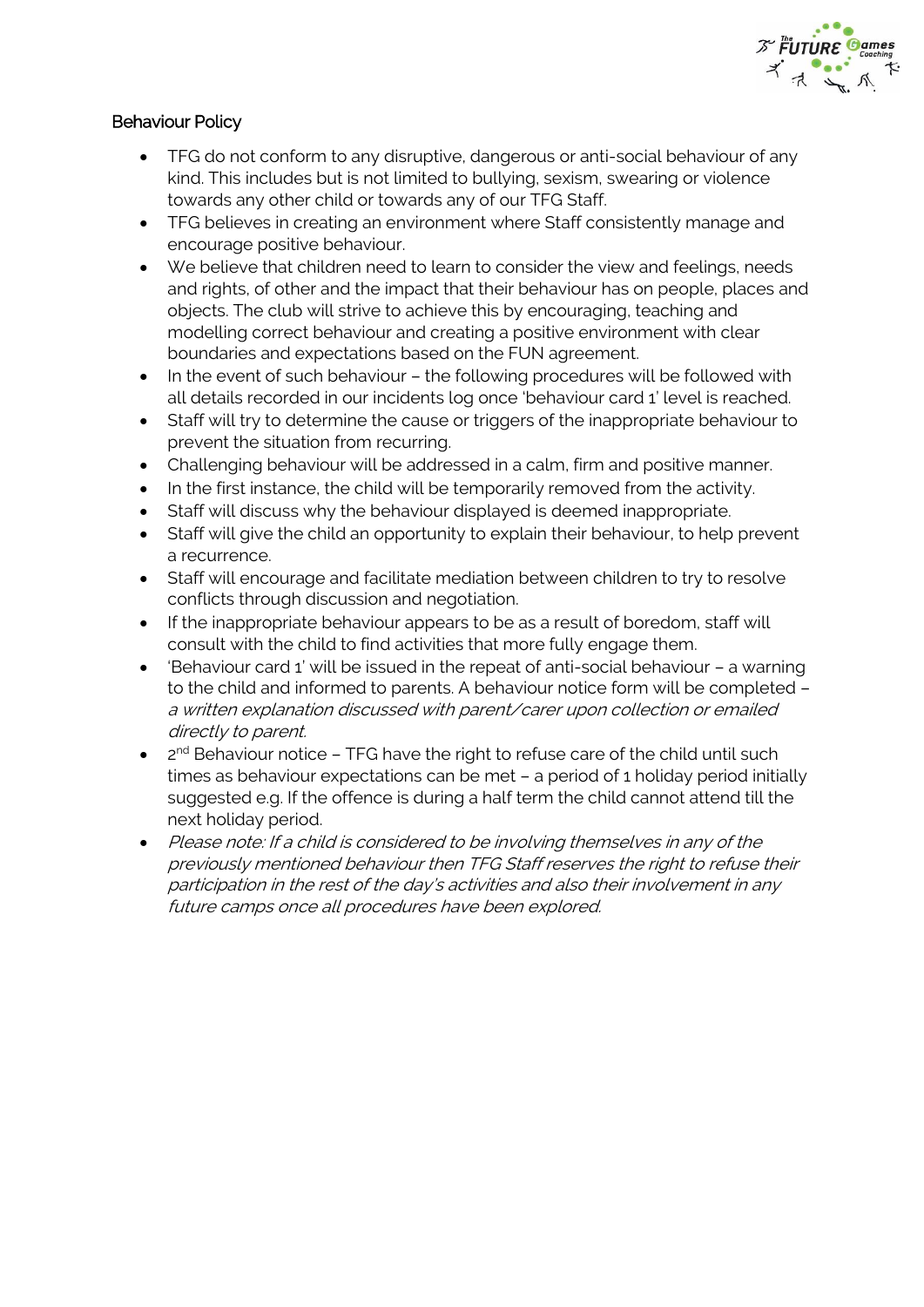

# Equality of Opportunity Policy

We will ensure that TFG is fully inclusive in meeting the needs of all children, particularly those that arise from their ethnic heritage, social and economic background, gender, ability or disability. Our setting is committed to anti-discriminatory practice and to promote equality of opportunity and valuing diversity for all children and families.

We aim to:

- Provide a secure and accessible environment in which all children can flourish and in which all contributions are considered and valued
- Include and value the contribution of all families to our understanding of equality and diversity
- Provide positive non stereotyping information about gender roles, diverse ethnic and cultural groups and disabled people
- Improve our knowledge and understanding of issues of anti discriminatory practice, promoting equality and valuing diversity and
- Make inclusion a thread that runs through all of the activities at our setting

At TFG we advertise our service within the school community, providing clear and concise information whether in written or spoken form. Our administration policy is based on a fair system which allows equal access to the events by allowing parents to pick and choose days regardless, of whether they are regular sessions, inconsistent over the half term or by last minute arrangement. We ensure that no member of staff discriminates against a child or their families on the basis of their colour, gender, sexual orientation, ethnicity, religion or social background. Equally we ensure that we do not discriminate against a child with disabilities and that they can participate fully in the clubs activities. Any member of staff who does, disciplinary action will be taken against them.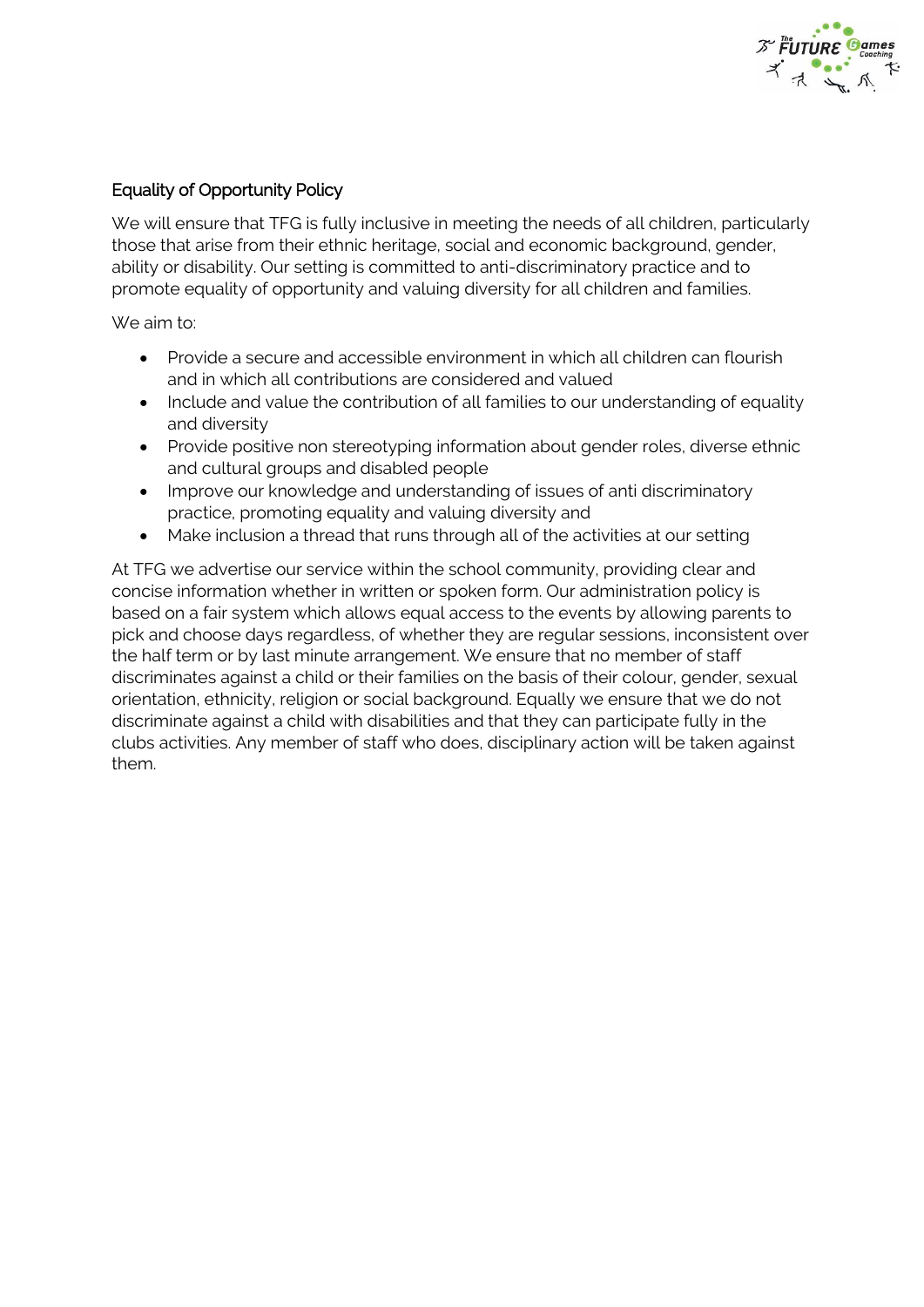

## Confidentiality Policy

Policy Statement Definition: *Confidential information is information of some sensitivity*, which is not already lawfully in the public domain or readily available from another public source, and which has been shared in a relationship where the person giving the information understood it would not be shared with others.

- It is TFG intention to respect the privacy of all children and their parents / carers, while ensuring that they have access to high quality childcare. We aim to ensure that all parents and carers can share their information in confidence and it will only be used to enhance the welfare of their child/ren.
- Any information either verbal or written which is given to Staff by parents/ carers will be kept confidential either to the individual Staff or if appropriate within the team.
- However, if the parent / carer share's this information with other parents as well as staff; TFG can't be held responsible if it is shared beyond those parents whom the person has confided in.

TFG Staff will respect the privacy of children and their parents/ carers by:

- Not giving out any private information without the consent of the parent/ carer unless In circumstances where TFG have good reason to believe that a child is at risk, or is likely to be at risk, of child abuse or neglect, the Safeguarding Children Policy will override confidentiality on a 'need to know' basis.
- Not Making a note Child's address without the consent of the parent
- Not sharing any information about children with the media unless the parent/ carer have consented to it.
- During a fire/ fire drill all registration cards should be kept in the possession of the Coordinator Staff - failing to show due regard for confidentiality will be liable for disciplinary action
- All staffing files will be kept confidential and stored in a locked cupboard, access is only for the Co-ordinator and Staff.
- Staff will not discuss or share private details of other members of staff with any parents or carers unless consent is given by the person in question.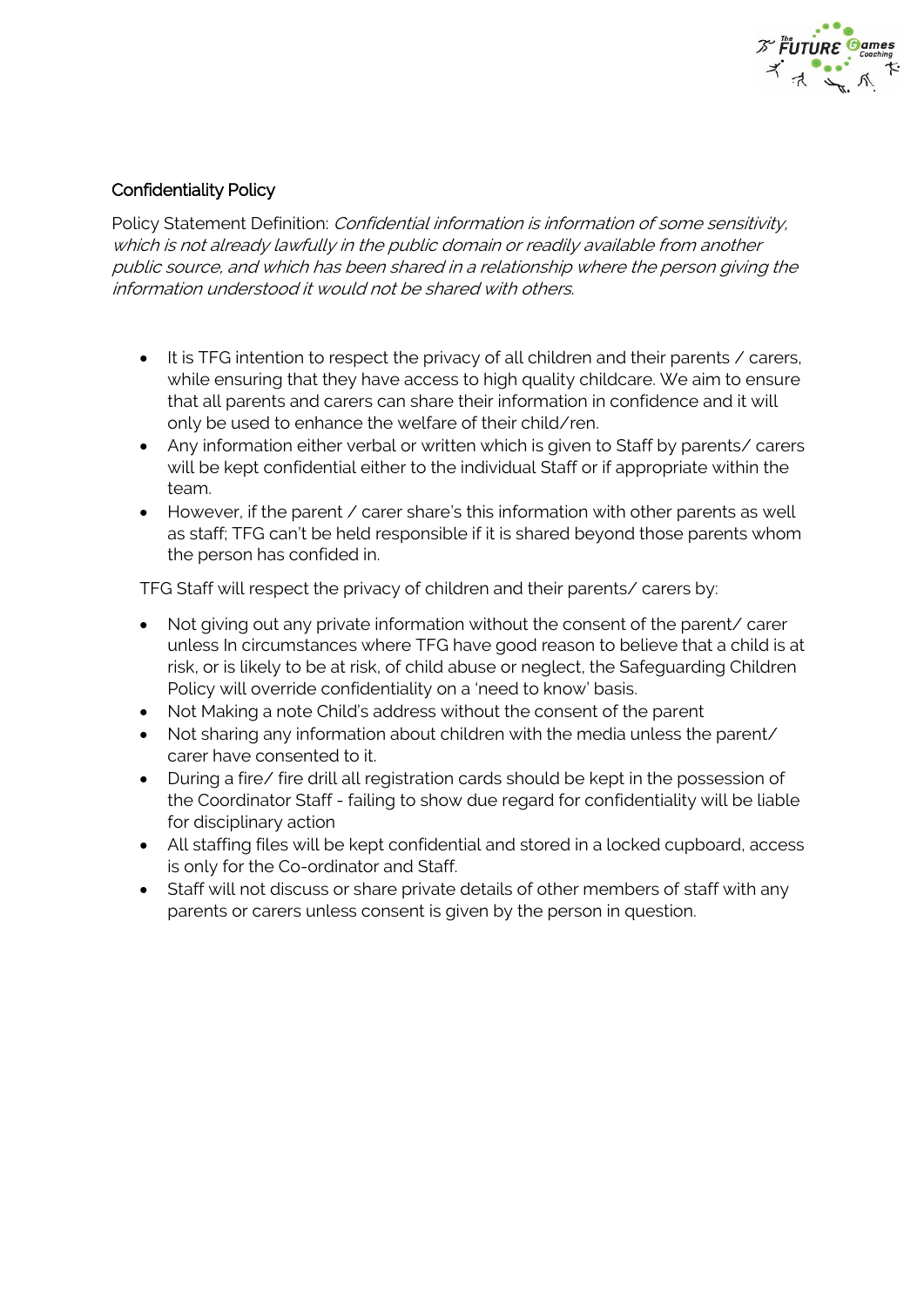

# Healthy Eating Policy

- Food purchasing, preparation, service and storage meet the appropriate standards for food safety and sanitation.
- All food, which needs to be kept chilled, is put on the appropriate shelf in the fridge and eaten before its sell by date.
- Food, which is uneaten at the end of the day, will be thrown away or stored in the appropriate way.
- All tables are wiped with Dettox before any food preparation takes place and staff make sure that they wash their hands.
- Gloves will be worn in the preparation of any food.
- At the end of the week the fridge is cleaned out and the insides wiped with Dettox.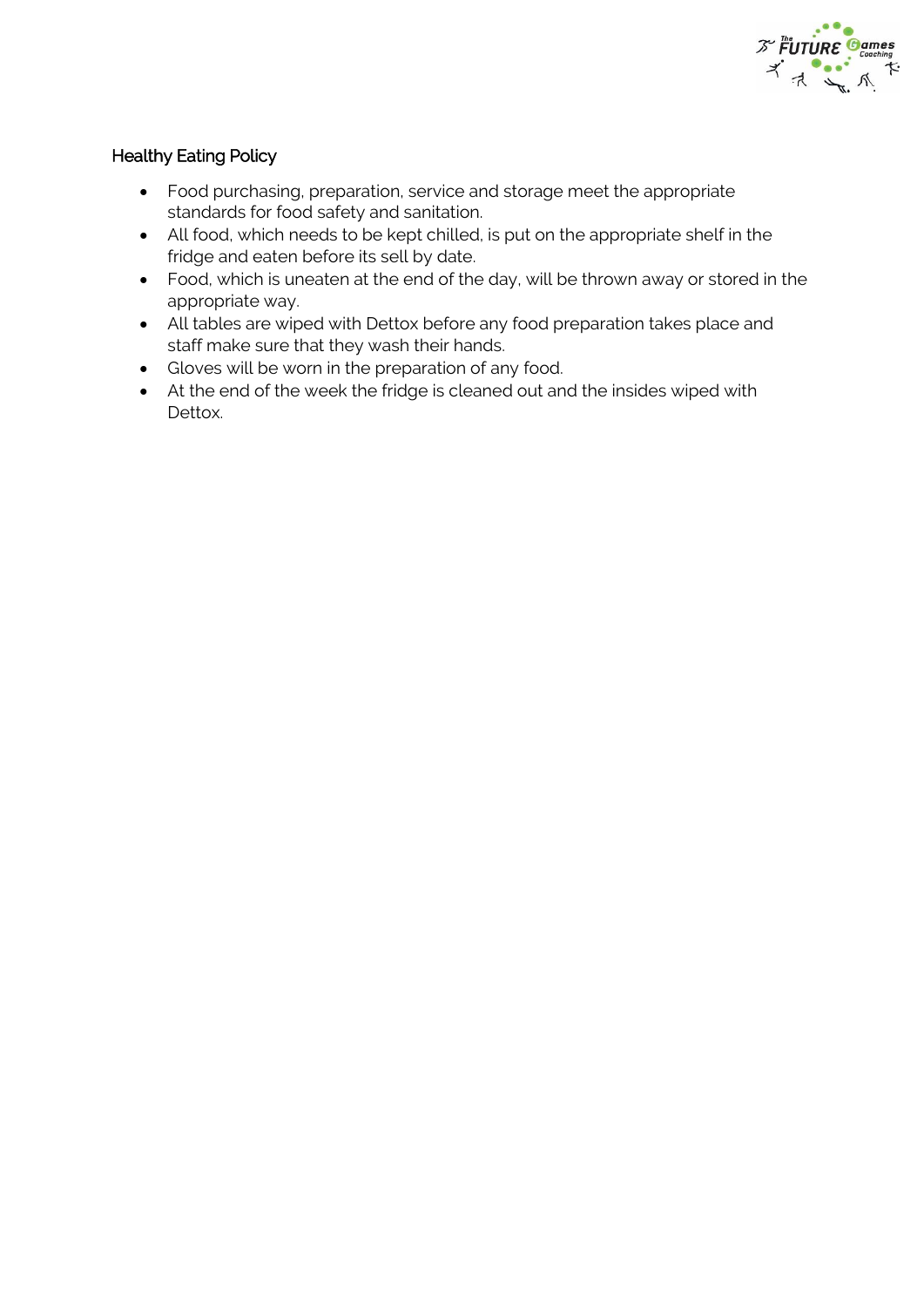

## Medication Policy

- While it is not TFG policy to care for sick children, who should be at home until they are well enough to return the club, we will agree to administer medicine as part of maintaining their health and well-being or when they are recovering from an illness. In many cases GP's can prescribe medicine which can be taken in the morning and evening, out of the clubs time.
- As far as possible, administering medicines will only be done when it would be detrimental to the health if not given at the club.
- These procedures are written in line with current guidance in 'Managing Medicines in Schools and Early Years Settings; the Coordinator is responsible for ensuring all Staff understand and follow these procedures.
- Medicine will only be administered when parents/ carers provided a written letter giving persmission including:
- Child's name
- Date of birth
- Name of medicine
- Dosage
- Times and dates to administer the medicine
- Batch number on the medicine and box
- Expiry date
- Only prescribed medication will be administered. It must be in date and prescribed for the child's current condition, with the batch number matching the medication and packaging. This will be clearly labelled with the child's name on and stored in the medication box inside a locked cupboard.
- No child will be able to administer medication by themselves without a member of staff being present, for example a child with asthma who needs an inhaler.
- No child will be forced to take medication if they refuse, if they do this information will be recorded and parents/ carers telephoned.
- The administration of any medication is recorded in the incidents folder accurately each time it is given and is signed by the Staff member who administered the medication.
- Parents/ Carers are asked to sign the form to acknowledge that it has been given
- Medication, which is required to be kept chilled, will be stored inside the fridge in a marked plastic box until the parent/ carer collects their child. All medication, which is out of date, will be returned back to the parent/ carer to be disposed off.
- For medication, which requires specific training, all individuals will be required to attend training provided by a health professional. For children that have longterm medical conditions and may require ongoing medication a risk assessment will be carried out, and parents/ carers asked to contribute to it.
- A member of staff will be allocated to undergo relevant training to support the child's condition and how to properly administer the medication.
- This will form part of the risk assessment.
- A health care plan must be provided by the parent / carer
- Over the counter Medicines: TFG will not administer any medication containing aspirin unless a doctor has prescribed it.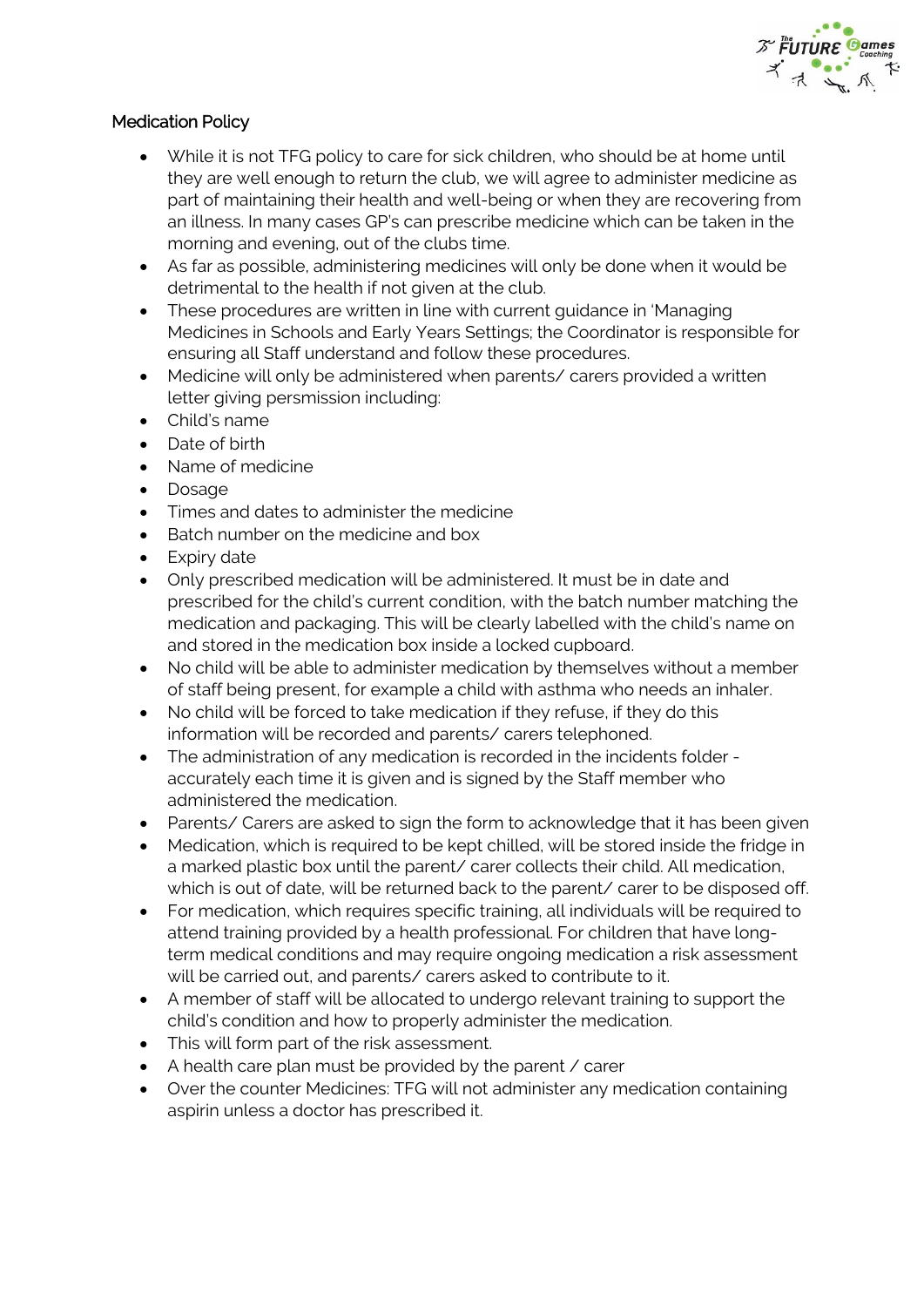

# Illness Policy

- TFG promotes the good health of children in our care through identifying allergies and preventing contact with allergenic substance and preventing cross infection of viruses and bacterial infections.
- When starting at the club parents are asked if their child suffers from any known allergies. This is recorded on the registration form
- For children that have a known nut allergy, no food containing nuts will ever be given to the child.
- TFG endeavours to provide food that contains no nuts!
- If a child arrives at club feeling ill or during the course of the session becomes unwell then it is the policy of the club to inform the parents/ carers immediately.
- If the child has a temperature, sickness, diarrhoea or pains, particularly in the head or stomach the Coordinator will contact the parents and ask them to collect the child as soon as possible.
- If the parent or carer cannot be contacted, the club will phone the emergency contact and ask them to collect the child.
- In the rare event that we are unable to contact anyone and the child deteriorates, the Coordinator will assume responsibility and take the child to the hospital, along with the child's relevant details.
- A message will be left with the parent/ carer informing them of the situation.
- If a child is suffering from diarrhoea, parents/ carers will be asked to keep their child at home for 48hours or until a formed stool is passed.
- If a child/ Staff is found to be suffering from any infectious disease, parents/ carers will be informed, confidently of the child will be a priority.
- HIV/AIDS/Hepatitis procedure HIV virus, like other viruses such as Hepatitis is spread through body fluids.
- Hygiene precautions for dealing with body fluids are the same for any child. For example
- Single use vinyl gloves and aprons are worn when changing clothing that are soiled with blood, urine, faeces or vomit.
- Protective rubber gloves are used for cleaning clothing after changing
- Soiled clothes are raised and bagged ready for parents to collect.
- Spills of blood, urine, faeces or vomit are cleaned using mild disinfectant along with any equipment used such as a mop
- Tables and other furniture, furnishing or toys affected by blood, urine, faeces or vomit are cleaned using mild disinfectant.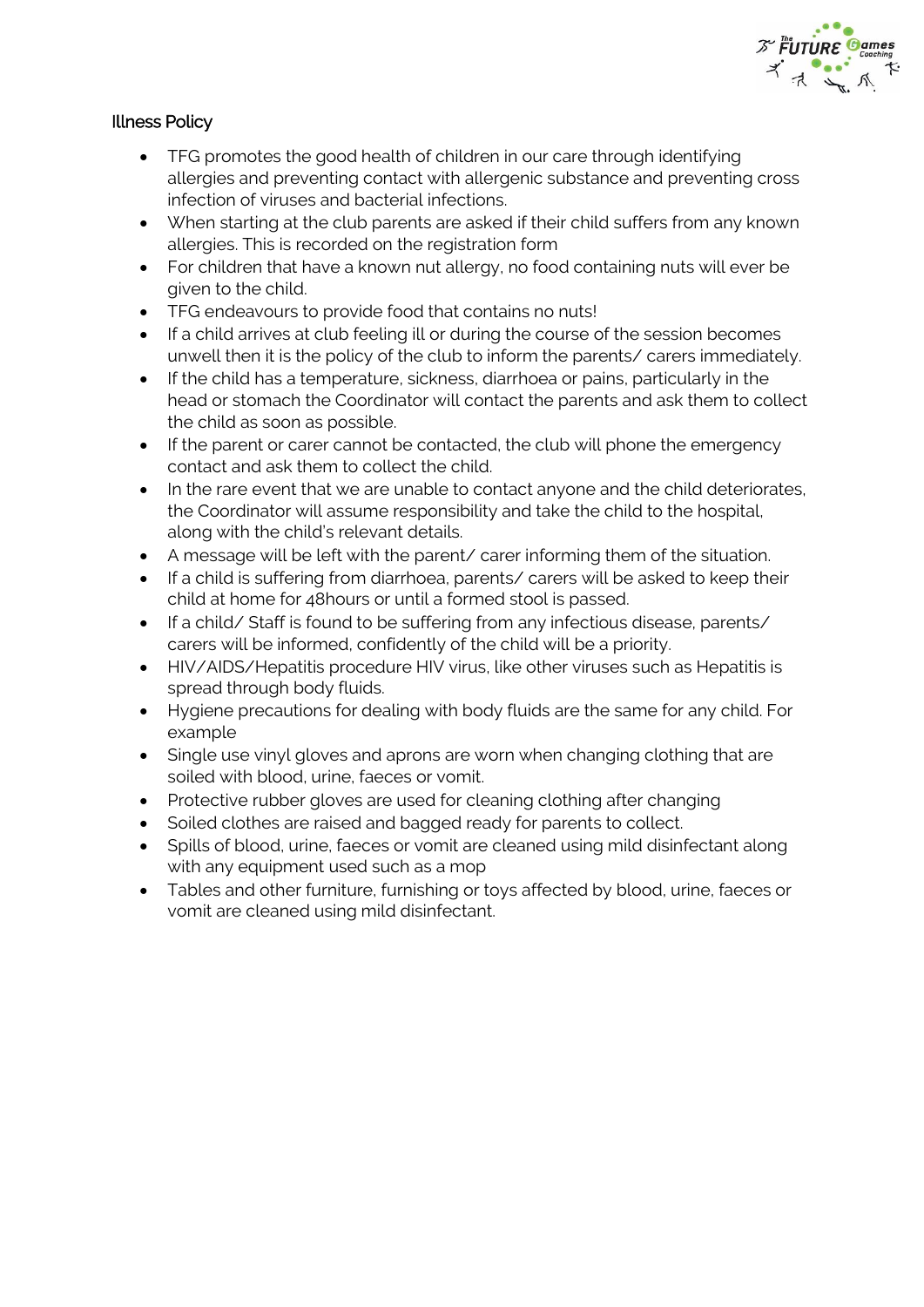

## Physical intervention Policy

- Physical intervention will only be used as a last resort, when staff believe that action is necessary to prevent injury to the child or others, or to prevent significant damage to equipment or property.
- If a Staff member has to physically restrain a child, the Co-ordinator will be notified and an Incident form will be completed.
- The incident will be discussed with the parent or carer as soon as possible and in some cases the parent/ carer maybe asked to collect their children early from the event.
- If staff are not confident about their ability to contain a situation, they should call the Coordinator or, in extreme cases, the police.
- All serious incidents will be recorded on a Serious Incident form with parents/ carers asked to sign the form.
- This may be used to build a pattern of behaviour, which may indicate an unknown underlying cause.
- If a pattern of incidents indicates possible abuse, we will implement child protection procedures in accordance with our Safeguarding policy.

## Anti-Bullying Policy

Bullying 'TFG' defines bullying as the repeated harassment of others through emotional, physical, psychological or verbal abuse.

- Physical: Pushing, scratching, spitting, kicking, hitting, biting, taking or damaging belongings, tripping up, punching or using any sort of violence against another person.
- Psychological: Behaviour likely to create a sense of fear or anxiety in another person.
- Emotional: Being deliberately unkind, shunning or excluding another person from a group or tormenting them. For example, making another person feel 'left out' of a game or activity, passing notes about others or making fun of another person.
- Verbal: Name-calling, put-downs, ridiculing or using words to attack, threaten or insult. For example, spreading rumours or making fun of another person's appearance.
- Staff, children and parents or carers will be made aware of the Club's position on bullying.
- Bullying behaviour is unacceptable in any form. Any child who is a victim of bullying will be dealt with in a sympathetic manner.
- If bullying is suspected or reported, the incident will be dealt with immediately by a Staff member, and then discussed with the Co-ordinator.
- Details of the incident will be recorded in an Incident form and parents/ carers will be notified.
- All Staff will be informed so that close monitoring of the victim and bully can begin.
- Parents of both parties will be informed.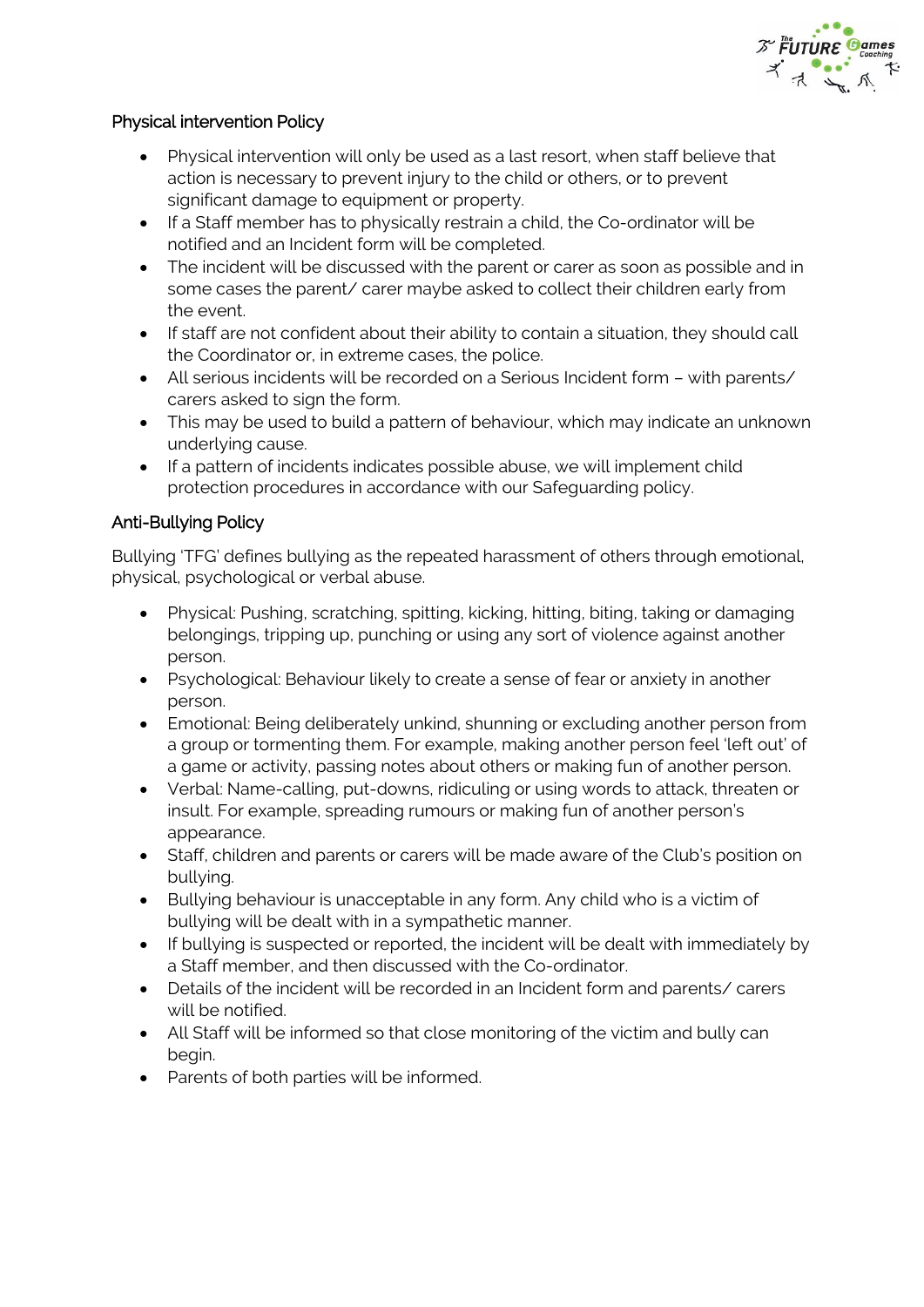#### Preventing bullying behaviour Policy

Staff at the club will foster an anti-bullying culture in the following ways:

- Encouraging caring and nurturing behaviour
- Discussing friendships and encouraging paired, group and team play
- Encouraging children to report bullying without fear
- Discussing the issues surrounding bullying with the children, including why bullying behaviour will not be tolerated
- Exploring the consequences of bullying behaviour with the children.

Responding to bullying behaviour TFG acknowledges that despite all efforts to prevent it, bullying behaviour is likely to occur on occasion. If such incidents should occur, TFG will respond in accordance with the following principles:

- We will address all incidents of bullying thoroughly and sensitively.
- Victims of bullying will be offered the immediate opportunity to discuss the matter with a member of staff who will reassure the child and offer support.
- They will be reassured that what they say will be taken seriously and handled sympathetically.
- Staff will support the individual who has been bullied, keeping them under close supervision, and checking their welfare regularly.
- If another child witnesses bullying and reports this, staff will reassure them that they have done the right thing. Staff will then investigate the matter.
- If a member of staff witnesses an act of bullying, involving children or adults at the club, they will inform the Co-ordinator.
- Children who have bullied will be helped by discussing what has happened, establishing why the child became involved. Staff will help the child to understand why this form of behaviour is unacceptable and will encourage him/her to change their behaviour.
- If bullying behaviour persists, more serious actions may have to be taken, such as a temporary exclusion or permanent exclusion. All incidents of bullying will be reported to the Co-ordinator and will be recorded on an Incident form.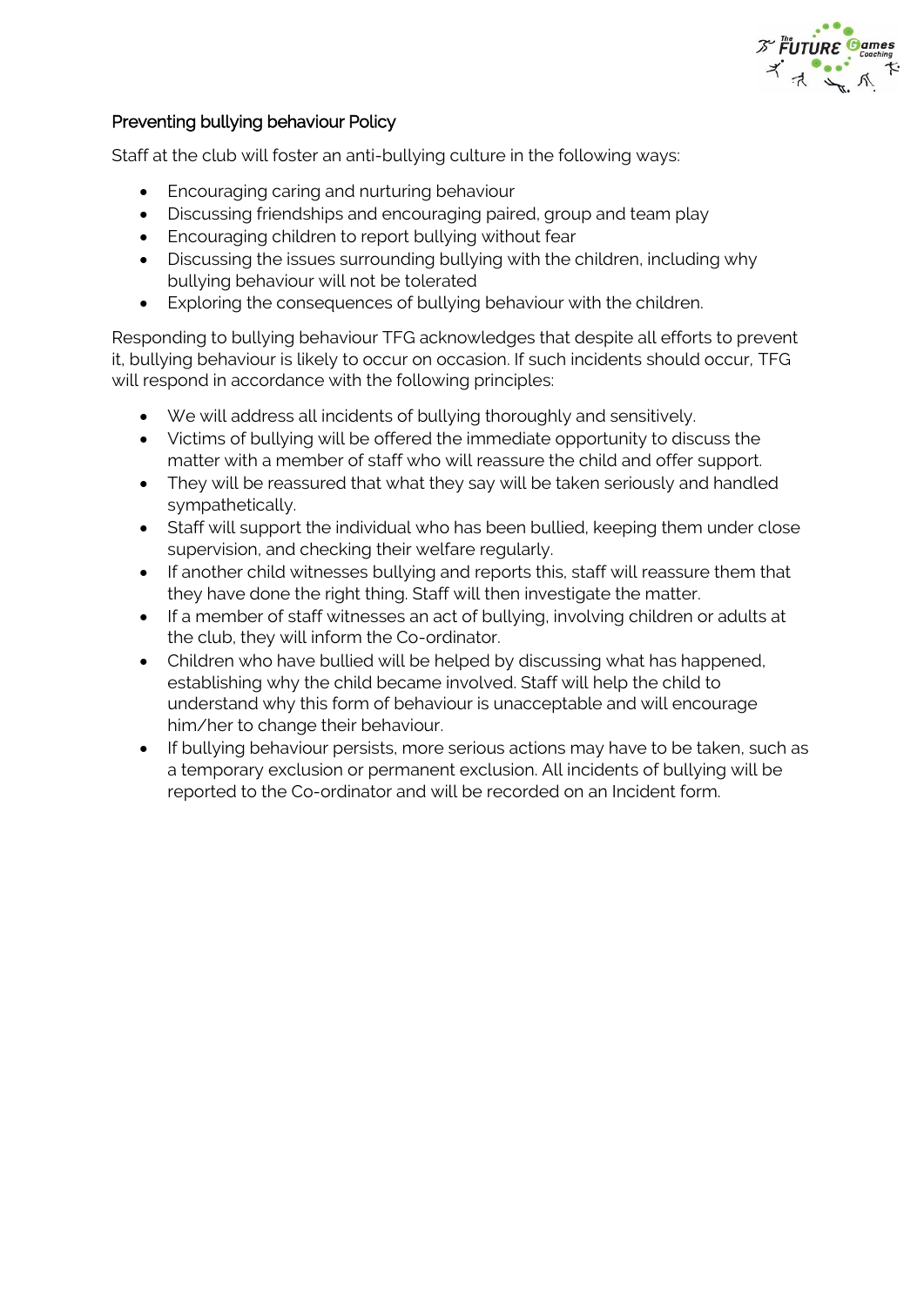

#### Emergency Lockdown Procedure

In the event of a dangerous intruder or anything deemed necessary for an emergency lockdown the following procedures must be followed. The aim is to get all the children inside as quickly and as safely as possible, once all inside we lock/barricade all entrances that lead to the after school club building.

- 1) Whoever spots the reason for an emergency lockdown; raise the initial alarm by shouting "lockdown" and 'blasting your whistle continuously' while at the same time shouting at your group of children to "run inside to the school building" (if outside) or "get down" (if already inside) this is to alert the other Staff members and children as well – so be as loud as possible.
- 2) If outside children must make their way as quickly as possible to the School building; ensure all your group have entered the building before you do so.
- 3) Once inside the school building all children must lay silently on the floor.
- 4) Lock all entrance points to the building or barricade all entrances stay away from doors and windows.
- 5) Call 999.
- 6) In the event of you being outside already and you notice an intruder close to the school building make your way to the nearest safe space and follow the procedures above.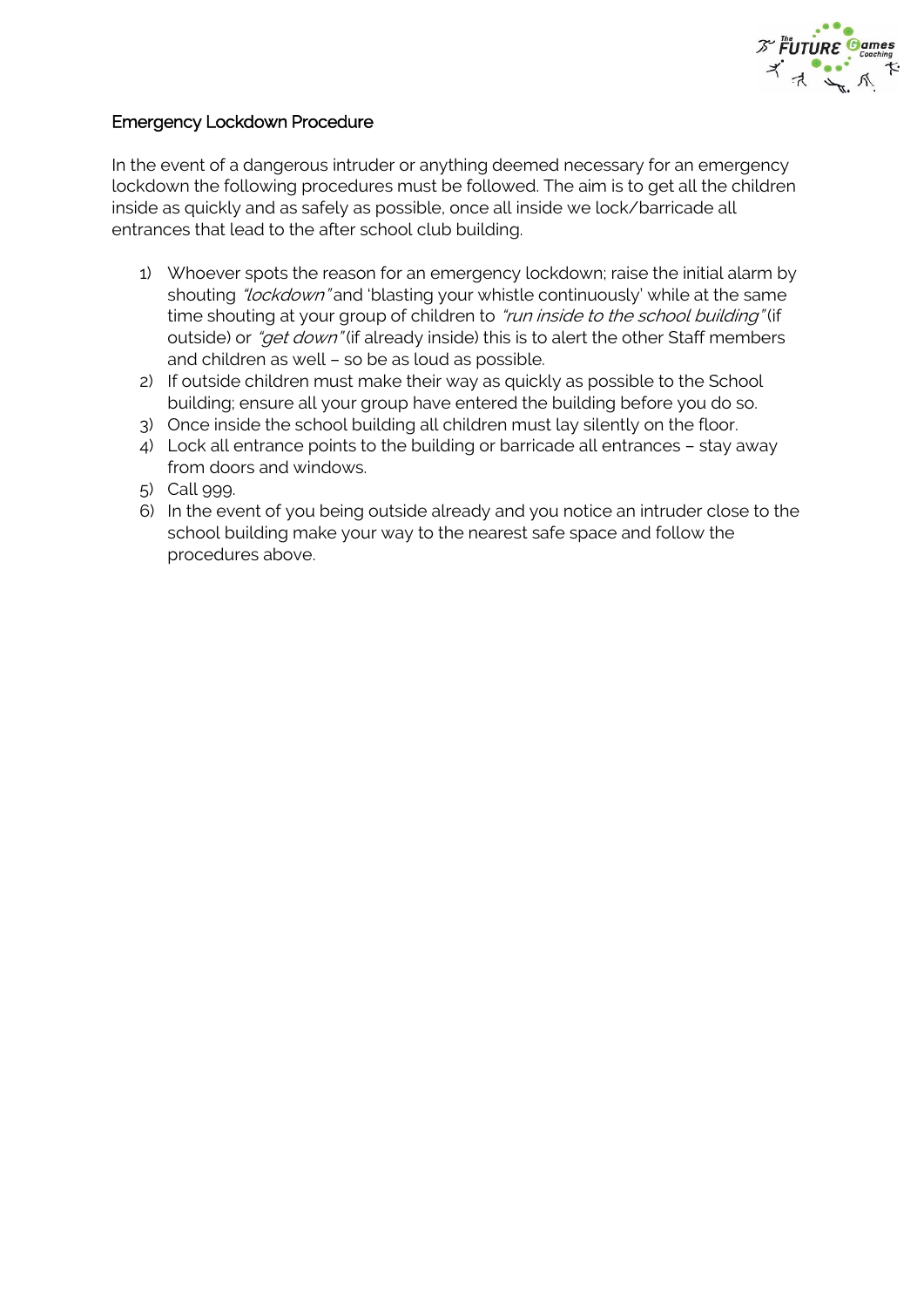

#### No smoking, alcohol or drugs Policy

- We comply with health and safety regulations and the Welfare Requirements of the Early Years Foundation Stage in making sure that TFG is a no smoking, alcohol or drugs free environment- both indoors and outdoors Policy Procedure.
- All staff, parents and volunteers are made aware of our no smoking, alcohol or drugs policy. Staff who smoke do not do so during working hours or on the school premises. If a member of staff is found to be breaking these rules disciplinary action will be taken.
- If a member of staff or volunteer arrives at the venue under the influence of alcohol or drugs they will be immediately asked to leave the premises and disciplinary action will be taken. In the event that a Parent or carer arrives at the venue and is deemed to be intoxicated with either drugs or alcohol, we will refuse collection of the child. The decision will then be made by the Co-ordinator to telephone the emergency contact number and make arrangements for the child to be collected by them; the duty Social Worker will also be informed.
- If the parent/carer becomes abusive or makes a nuisance of themselves, the police will be called.
- TFG has a duty to Safeguard the welfare of the child therefore, no hesitation will be made when calling the police. If a child is found to be in possession of alcohol it will immediately be removed from them and their parent/ carer will be informed.
- Alternatively, if a child is found to be in possession of drugs then they will be immediately removed and the parent/ carer along with the police will be informed.